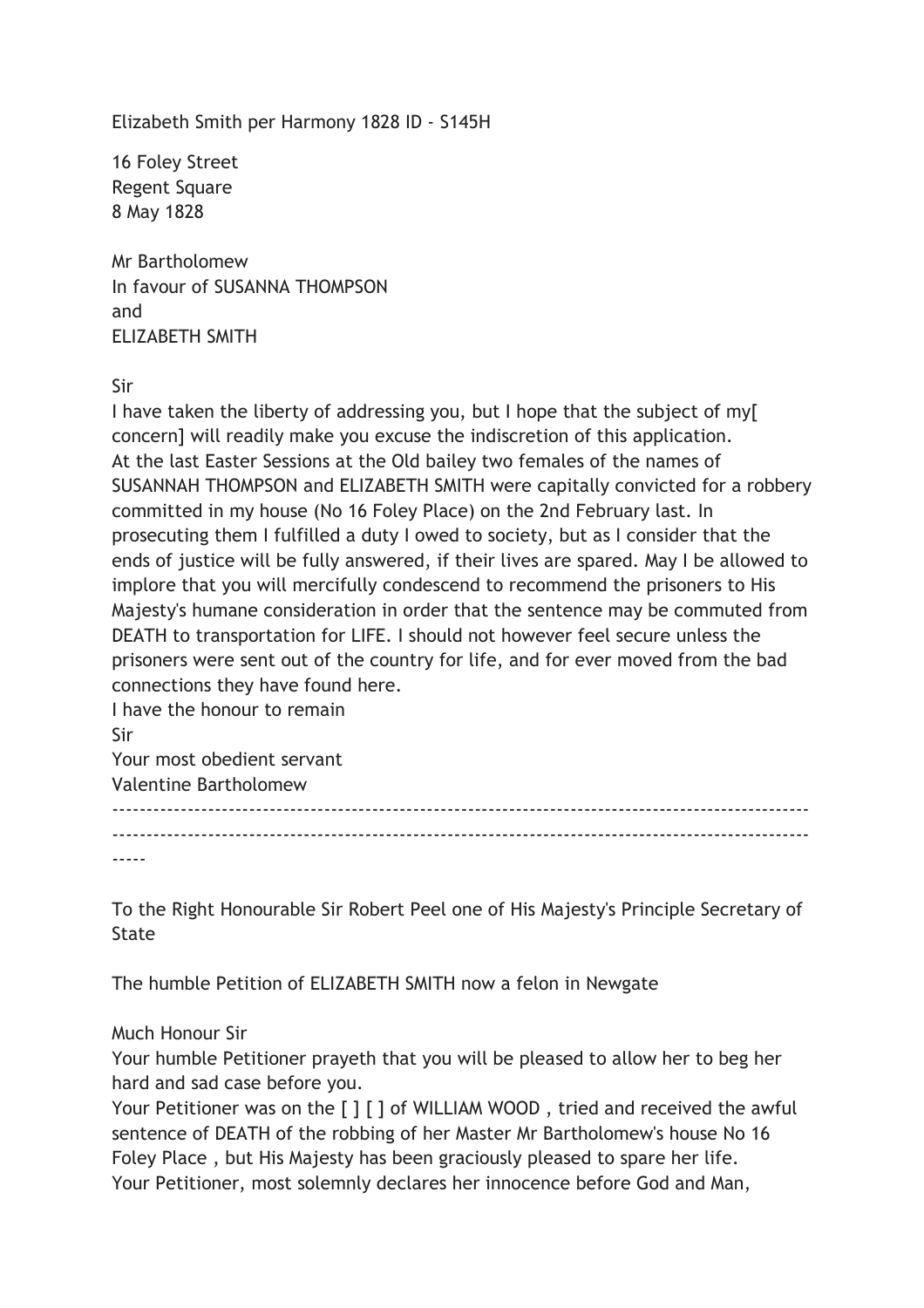WILLIAM WOOD she never seen but twice in her life, until she was taken up, the first time she seen him was at SUSAN THOMPSON'S house , and she introduced him to her, ,as the steward of a ship just returned from a long voyage with a son of his, and she said WOOD was a highly respectable young man, and the [ [ husband of her daughter SUSANNAH THOMPSON, the next time your Petitioner saw WILLIAM WOOD was at her Master's house he came there with SUSANNAH THOMPSON and [ ] for SUSAN THOMPSON who was at work for her Master, your Petitioner told them they would find their mother in the kitchen, [ ] did your Petitioner, as she hopes for everlasting peace in the  $\lceil \frac{\text{head}}{\text{min}} \rceil$   $\lceil \frac{\text{max}}{\text{max}} \rceil$  any more, until she saw him at the office nor did she ever hear or know that he was a returned transport, until the Officer who took her up told her of it.

Your Petitioner became acquainted with SUSAN THOMPSON through a son of hers with whom your Petitioner [ ] [ ] [ ] and from her stating that she and her family was wanting [ ] your Petitioner out of compassion recommended her to her Master Mr Bartholomew as Charwoman, and the week the robbery took place she was at work there , on Saturday the house was robbed , as your Petitioner had a deal of work to do she ask SUSAN THOMPSON to come and help her for an hour or two, whilst her Master and Mistress was out - she came but had not been long before her daughter SUSANNAH THOMPSON came and told her mother she must go immediately into the city to get some money or she should loose her goods, the mother went, and the daughter started to iron while she was gone in about an hour she returned , said she had [ ] and him to go for the money soon, she then asked your Petitioner to send for some beer as she was faint, your Petitioner gave her half a crown she went and brought a point and a half of porter, your Petitioner gave the mother and daughter bread and cheese and they kept her in talk about Salisbury for some time at length SUSAH THOMPSON said it was time to go, and your Petitioner went to let her out and found the [strut ] door open, on which she [] (after she had shut the door), SUSANNAH THOMPSON to look over the house with her, very room were the same appearance as when her Master and Mistress went out and she felt satisfied - nor did she know or suspect any thing that had been taken - SUSAN THOMPSON was in the habit of going into my room in the house and know where anything was keep, and she must have laid the plan with WILLIAM WOOD, and when went out, for the porter, she must have let him in, and she and her daughter keep your Petitioner in talk until he had accomplished his case and wicked design, and he left the [strut] door

open, that he might get clean off with the thing, for your Petitioner is as innocent of the robbery as a babe unborn, and she wishes that the Almighty God may make her days miserable upon Earth and doom her to everlasting misery in the world to come, if she knew, or had any hand, or part, whatever in the robbery of her Master Mr Bartholomew's house.

Convinced of her own innocence your Petitioner humbly prayeth that you will be pleased to have mercy, pity and compassion upon her and keep her in her own country as she feels certain she cannot survive being banished for ever, from her